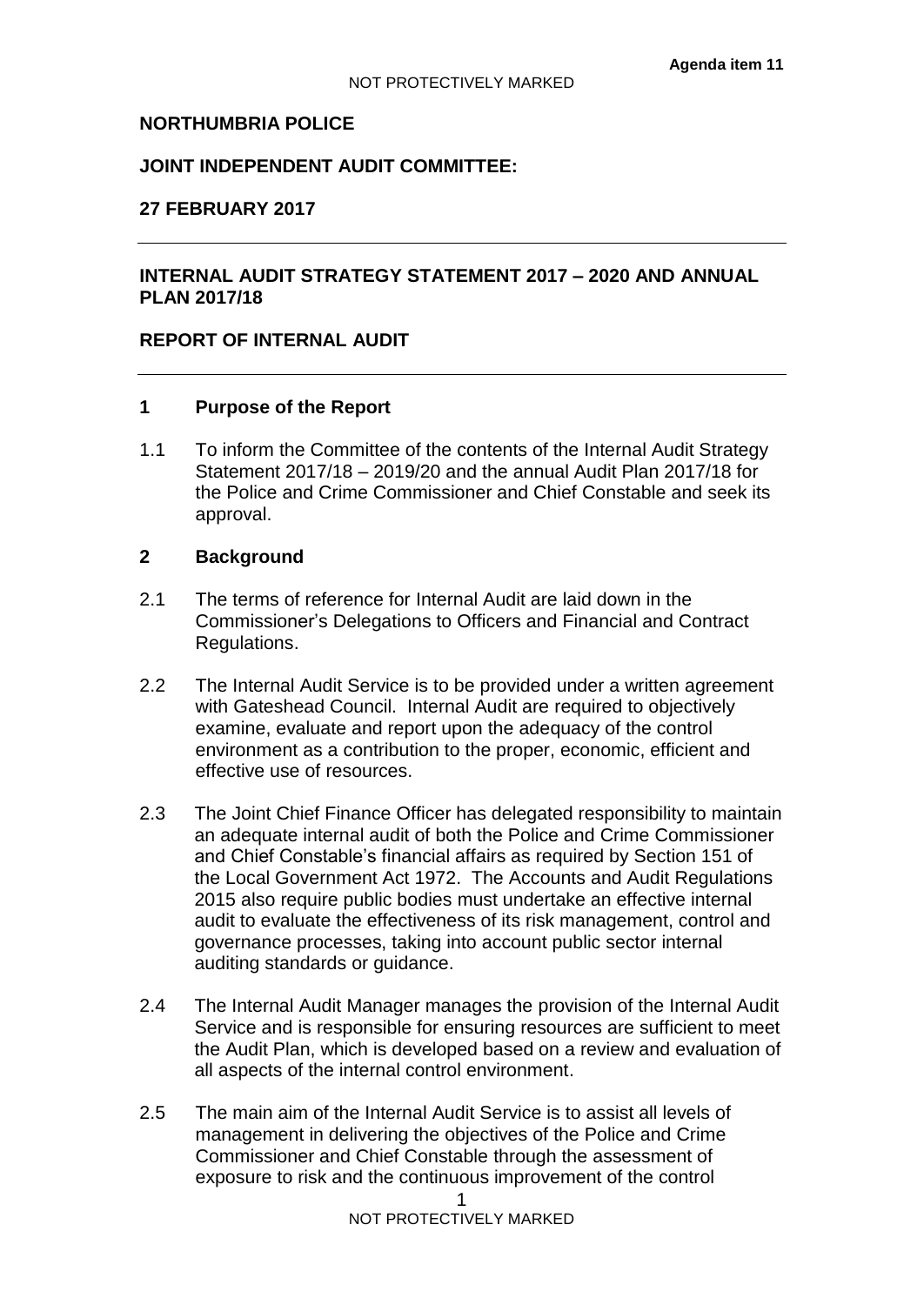#### NOT PROTECTIVELY MARKED

environment. The risk-based audit plan provides purpose and direction in the achievement of this aim. It is the responsibility of management to install and maintain effective internal control systems.

2.6 A report was brought to Committee in December 2016 outlining the emergent plan for comment. Following further consultation with officers the final plan is attached as Appendix A.

# 3 **Internal Audit Strategy Statement 2017/18 – 2019/20 and Annual Plan 2017/18**

- 3.1 The strategy of the Internal Audit Service is to deliver a risk-based audit plan in a professional and independent manner and to provide the Police and Crime Commissioner and Chief Constable with an opinion on the level of assurance they can place upon their internal control environment, and to make recommendations to improve it.
- 3.2 Quarterly monitoring of progress against the plan will be reported to the Joint Independent Audit Committee with priorities reviewed on an ongoing basis to direct audit resources to the areas of highest risk.
- 3.3 The Audit Strategy Statement 2017/18 2019/20 and the annual Audit Plan for 2017/18 are attached at Appendix A. Under Public Sector Internal Audit Standards (PSIAS), the Joint Independent Audit Committee should review the proposed plan prior to its approval.
- 3.4 The Strategy document has been prepared in accordance with PSIAS which outline that that the Chief Audit Executive must establish a riskbased plan to determine the priorities of the internal audit activity, consistent with the organisation's goals, taking into account the organisation's risk management framework, input from senior management and the Committee. The plan should remain flexible in both content and timing to respond to changes in the organisation's business, risks, operations, programs, systems and controls.
- 3.5 The risk-based plan must take into account the requirement to produce an annual audit opinion on the assurance framework. It must be linked to a strategic statement of how the internal audit service will be delivered and developed in accordance with the Internal Audit Charter and how it links to the organisation's objectives and priorities outlined in the Police and Crime Plan.

# **4 Equal Opportunities implications**

4.1 It is considered that there are no equal opportunities implications arising from the report.

# **5 Human Rights implications**

5.1 It is considered that there are no human rights implications arising from the report.